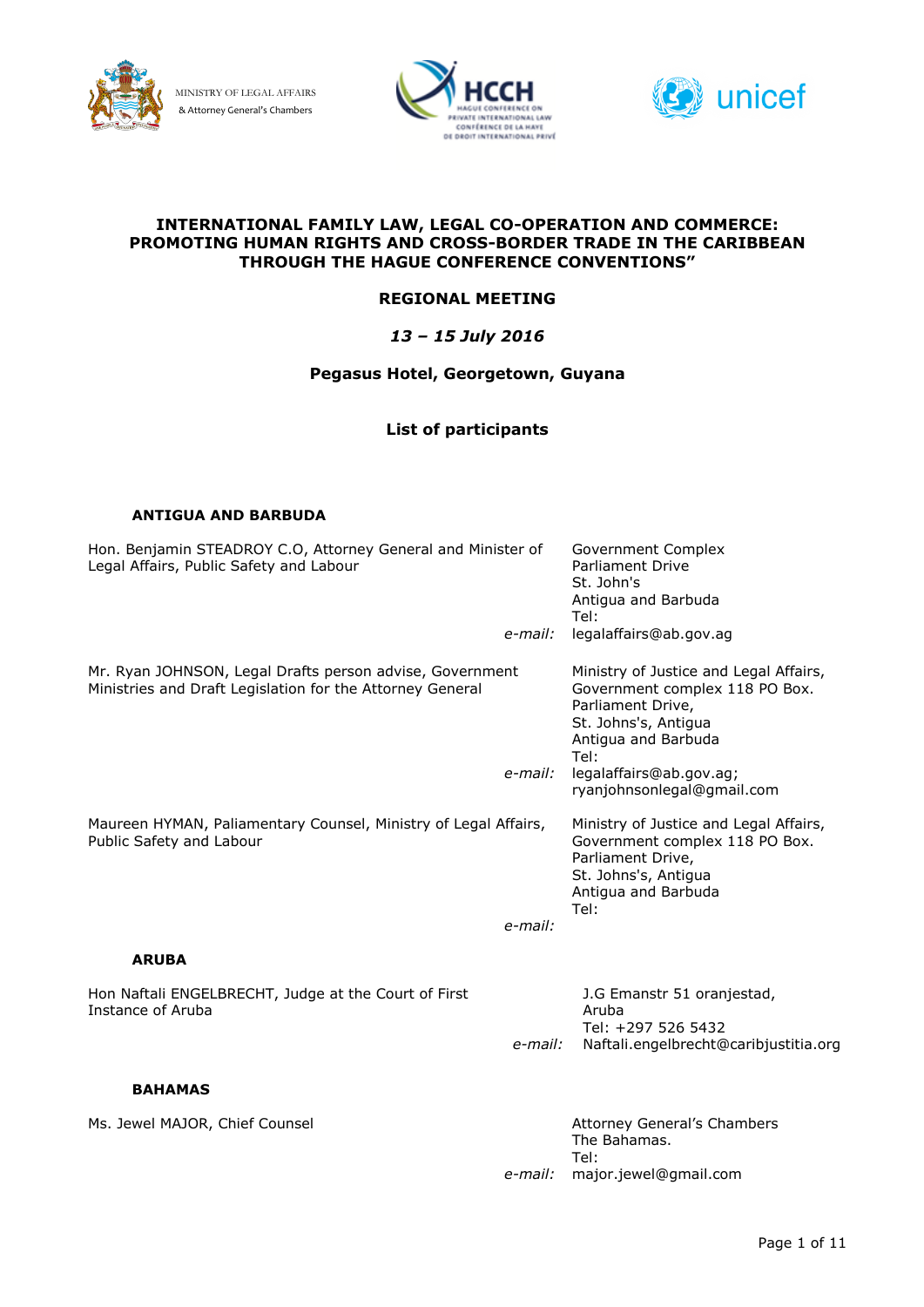| Hon. Zoe Allyson MAYNARD GIBSON                                                                                                                                                                                                                                               |         | <b>Attorney General's Chambers</b><br>East Hill Street<br>(Post Office Building)<br>P.O. Box N-3007<br>Nassau, The Bahamas.<br>Tel: |
|-------------------------------------------------------------------------------------------------------------------------------------------------------------------------------------------------------------------------------------------------------------------------------|---------|-------------------------------------------------------------------------------------------------------------------------------------|
|                                                                                                                                                                                                                                                                               | e-mail: |                                                                                                                                     |
| <b>BARBADOS</b>                                                                                                                                                                                                                                                               |         |                                                                                                                                     |
| Hon. Adriel BRATHWAITE, Attorney General and Minister<br>of Home Affairs                                                                                                                                                                                                      | e-mail: | Cedar Court<br>Wildey Business Park<br>Wilde, St. Michael,<br><b>Barbados</b><br>Tel:<br>attygen@caribsurf.com                      |
| Professor Calvin A. HAMILTON. FCIarb, Senior Lecturer, Faculty<br>of Law, University of the West Indies.                                                                                                                                                                      |         | <b>Barbados</b><br>Tel:                                                                                                             |
|                                                                                                                                                                                                                                                                               | e-mail: | calvin.hamilton@cavehill.uwi.edu                                                                                                    |
| Jared RICHARDS, Crown Counsel                                                                                                                                                                                                                                                 | e-mail: | <b>Barbados</b><br>Tel:                                                                                                             |
| <b>BELIZE</b>                                                                                                                                                                                                                                                                 |         |                                                                                                                                     |
| Hon. Vanessa RETREAGE, Attorney General and Minister of<br>Foreign Affairs and Foreign Trade                                                                                                                                                                                  |         | East Block Building<br>Second Floor<br>Belmopan City<br>Cayo District,<br><b>Belize</b>                                             |
|                                                                                                                                                                                                                                                                               | e-mail: | Tel:<br>attorney.general@agm.gov.bz<br>agsecretary@agm.gov.bz                                                                       |
| Hon. Justice Shona GRIFFITH, President on Family matters in the<br>Civil Jurisdiction of the Supreme Cour                                                                                                                                                                     |         | <b>Belize</b><br>Tel:                                                                                                               |
|                                                                                                                                                                                                                                                                               |         | e-mail: sogriff@gmail.com                                                                                                           |
| <b>BERMUDA</b>                                                                                                                                                                                                                                                                |         |                                                                                                                                     |
| Mrs. Tanaya TUCKER, Junior Crown Counsel for the General<br>Attorney, Attorney General Chamber, Ministry of Legal Affair                                                                                                                                                      |         | Bermuda<br>Tel: (441) 295-5151   Ext: 4436                                                                                          |
|                                                                                                                                                                                                                                                                               |         | e-mail: tjdtucker@gov.bm                                                                                                            |
| <b>BRAZIL</b>                                                                                                                                                                                                                                                                 |         |                                                                                                                                     |
| Sâmia Cristine FARIAS DE ALBUQUERQUE, Head of Division of<br>International Legal Cooperation in Civil Matters Departament of<br>Assets Recovery and International Legal Cooperation National<br>Secretariat os Justice and Citizenship Ministry of Justice and<br>Citizenship |         | SCN Quadra 06, Bloco A, 2º Andar<br>Ed. Shopping ID - Brasília (DF)<br>70.716-900<br>Brazil<br>Tel: +55 (61) 2025-8941              |
|                                                                                                                                                                                                                                                                               | e-mail: | samia.albuquerque@mj.gov.br                                                                                                         |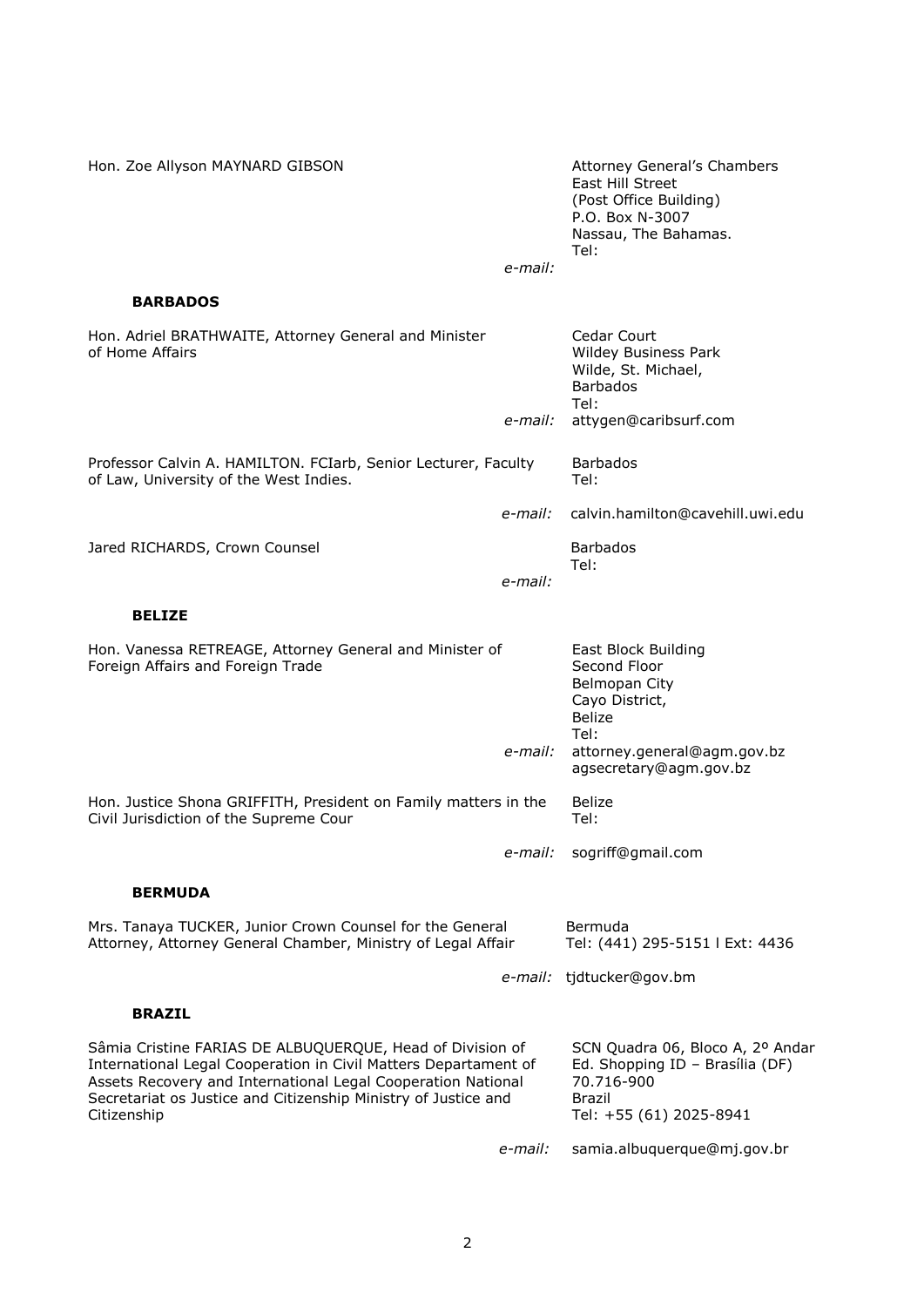## **CAYMAN ISLANDS**

| Mr. Lewis Dawn EUDENE, Senior Crown Counsel with<br>responsibility for Family Law Matters, Cayman Islands<br>Government Legal Department |         | 4th Floor Government<br>Administration Building,<br>133 Elgin Avenue, George Town,<br>Grand Cayman, P.O. Box 136, Ky1-<br>9000, Cayman Islands<br>Tel. 345-946-0022 |
|------------------------------------------------------------------------------------------------------------------------------------------|---------|---------------------------------------------------------------------------------------------------------------------------------------------------------------------|
|                                                                                                                                          | e-mail: | Fax: 345-946-0019<br>dawn.lewis@gov.ky                                                                                                                              |
| Hon. Justice Richard WILLIAMS, Family Law Division of the<br><b>Grand Court</b>                                                          |         | Cayman Islands<br>Tel.                                                                                                                                              |
|                                                                                                                                          | e-mail: | Richard.williams@judicial.ky                                                                                                                                        |
| Dawn LEWIS, Crown Counsel                                                                                                                |         | Cayman Islands<br>Tel.                                                                                                                                              |
|                                                                                                                                          | e-mail: | dawn.lewis@gov.ky                                                                                                                                                   |
| <b>COSTA RICA</b>                                                                                                                        |         |                                                                                                                                                                     |
| Professor Juan José Obando, University of Costa Rica, American<br>Association on Private International Law                               |         | Costa Rica<br>Tel:                                                                                                                                                  |
|                                                                                                                                          | e-mail: | juanjose@interlegalcorp.com                                                                                                                                         |
| <b>CURAÇAO</b>                                                                                                                           |         |                                                                                                                                                                     |
| Hon Ursula Irene Daphine LUYDENS, Judge at the Court of First<br>Instance of Curaçao                                                     |         | Wilhelminaplein No. 4<br>Willemstad,<br>Curaçao<br>Tel: +5999 4634149                                                                                               |
|                                                                                                                                          | e-mail: | Ursula.luydens@caribjustitia.org                                                                                                                                    |
| <b>DOMINICA</b>                                                                                                                          |         |                                                                                                                                                                     |
| Ms. Fernilla FELIX, State Attorney of Attorney General Chambers<br>of Dominica                                                           |         | Dominica<br>Tel:                                                                                                                                                    |
|                                                                                                                                          | e-mail: | fernilliaf@hotmail.com                                                                                                                                              |
| <b>GRENADA</b>                                                                                                                           |         |                                                                                                                                                                     |
| Hon. Anthony Cajeton Kelvin HOOD, Attorney General, Ministry of<br>Legal Affairs                                                         |         | <b>Communal House</b><br>414 H.A. Blaize Street<br>St. George's<br>Grenada<br>Tel:                                                                                  |
|                                                                                                                                          | e-mail: | caj516@yahoo.com                                                                                                                                                    |
| <b>GUYANA</b>                                                                                                                            |         |                                                                                                                                                                     |
| Hon, Carl B. GREENIDGE, Second Vice-President and Minister of<br>Foreign Affairs of the Cooperative Republic of Guyana                   |         | Ministry of Foreign Affairs<br>Guyana<br>Tel: +592 2261606/8                                                                                                        |
|                                                                                                                                          | e-mail: | Fax: +592 2259192<br>minfor@guyana.net.gy                                                                                                                           |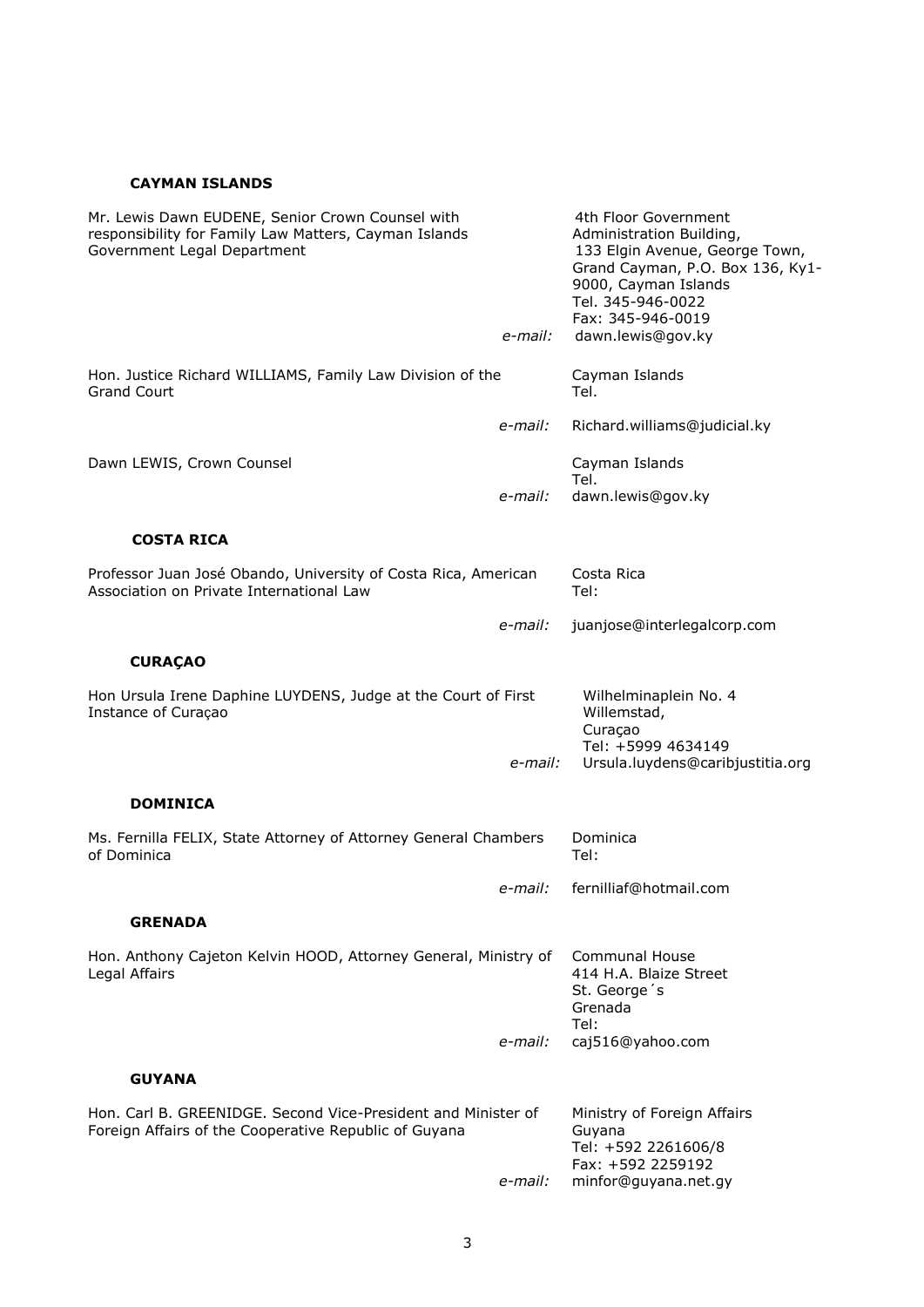| Hon. Justice Carl SINGH, Chancellor of the Judiciary                |         | Guyana<br>Tel:                                                                                                                      |
|---------------------------------------------------------------------|---------|-------------------------------------------------------------------------------------------------------------------------------------|
| Hon. Justice Yonette CUMMINGS-EDWARDS, Chief Justice                | e-mail: | cjsupct77@gmail.com<br>High court, Georgetown<br>Guyana<br>Tel: + 592 2256823<br>Fax: + 592 2256670                                 |
|                                                                     | e-mail: | yonecum@hotmail.com                                                                                                                 |
| Ann MC LENNAN, Cheif Magistrate                                     | e-mail: | Georgetown Magistrates Court 1<br>Lot 1 Avenue of the Republic<br>Georgetown Guyana<br>Tel: + 592 2259110<br>annjenny4239@yahoo.com |
| James PATTERSON, Justice (Re'd)                                     |         |                                                                                                                                     |
|                                                                     | e-mail: | jamespat33@yahoo.com                                                                                                                |
| <b>HAITI</b>                                                        |         |                                                                                                                                     |
| Hon. Camille Jr. EDOUARD, Ministry of Justice                       |         | Ministère de la Justice et de la<br>Securitè<br>Publique. 18, Ave. Charles Sumner,<br>Port-au-Prince,<br>Haiti<br>Tel:              |
|                                                                     | e-mail: | pierre.fedrique@gmail.com                                                                                                           |
| Hon. Arielle Jeanty VILLEDROUIN, Director General                   | e-mail: | 13, Rue des Marguerites, Turgeau,<br>Port-au-Prince<br>Haiti<br>Tel: +509 3722-1212<br>dgibesr@yahoo.fr                             |
|                                                                     |         |                                                                                                                                     |
| Mr. Andolphe GUILLAUME, Juriste- Gestionnaire de Projects,<br>Haiti |         | 13, Rue des Marguerites, Turgeau,<br>Port-au-Prince<br>Haiti<br>Tel: +509 3722-1212                                                 |
|                                                                     | e-mail: | andolphe@gmail.com                                                                                                                  |
| <b>JAMAICA</b>                                                      |         |                                                                                                                                     |
| Mrs. Melene MALAHOO FORTE, QC, Attorney General                     |         | N.C.B. Building<br>2 Oxford Road<br>Kingston 5<br>Jamaica<br>Tel:                                                                   |
|                                                                     | e-mail: | attorneygeneral@agc.gov.jm;<br>sbrown-thomas@agc.gov.jm                                                                             |
| Hon. Justice Carolyn TIE, Puisne Judge Supreme Court                |         | Supreme Court<br><b>Public Building</b><br>King Street, Kingston,<br>Jamaica<br>Tel:                                                |
|                                                                     | e-mail: | chiefjustice@supremecourt.gov.jm                                                                                                    |
| Hon. Justice Lorna SHELLY-WILLIAMS, Supreme Court of<br>Jamaica     |         | Public Building East King<br>Jamaica<br>Tel: + 1 8769228300                                                                         |
|                                                                     | e-mail: | lornaswilliams@hotmail.com                                                                                                          |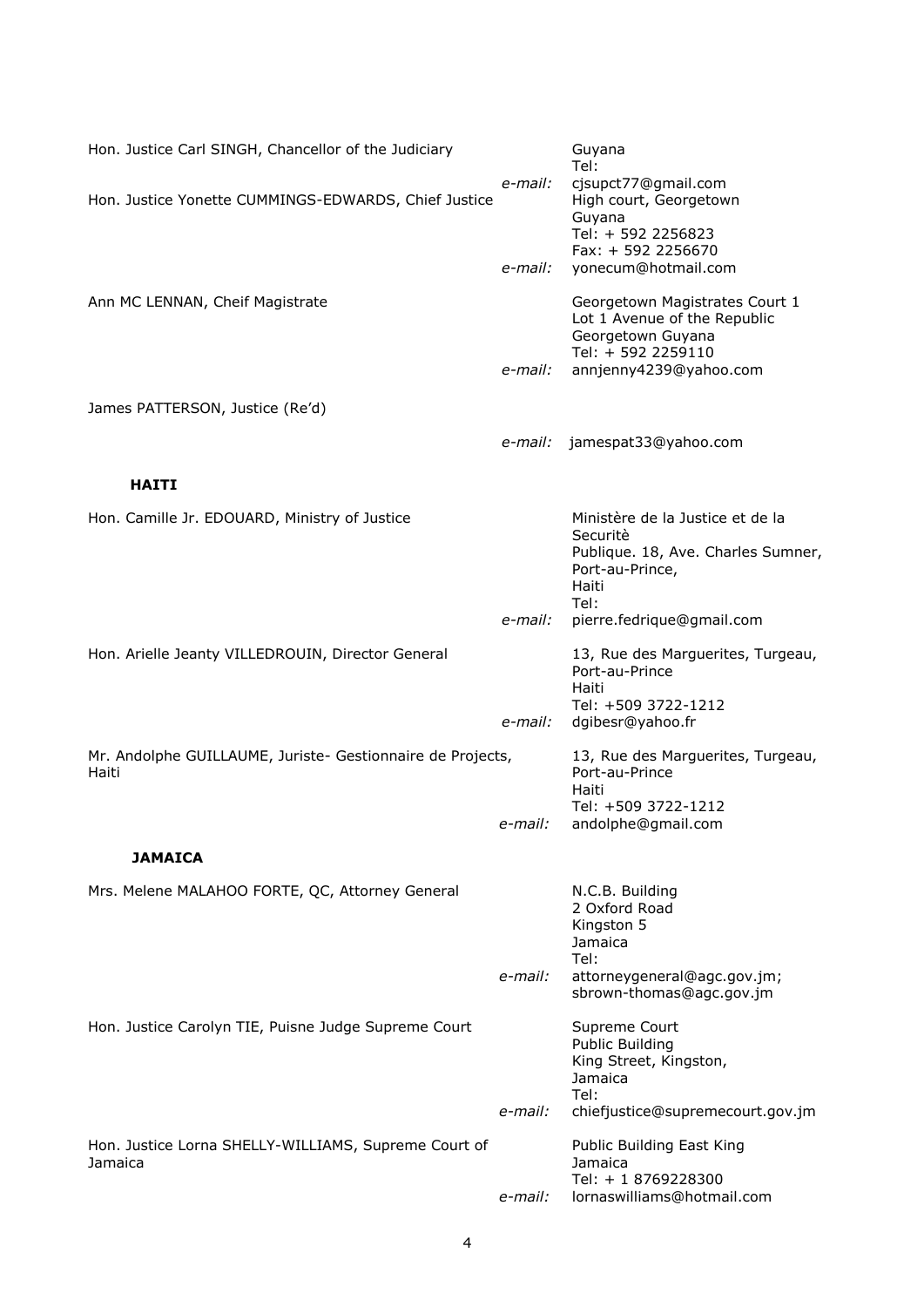| Mr. André COORE, Legal Officer, Ministry of Foreign Affairs<br>and Foreign Trade                       | e-mail: | 21 Dominica Drive<br>Kingston 5<br>Jamaica<br>Tel: +1 876926420<br>Fax: +1 8769296733<br>andre.coore@mfaft.gov.jm                                              |
|--------------------------------------------------------------------------------------------------------|---------|----------------------------------------------------------------------------------------------------------------------------------------------------------------|
| Nicole CHAMBERS, Legal Adviser, Child Development Agency                                               |         | 48 Duke street Kingston<br>Jamaica<br>Tel: +1 876 967 9260 / + 1 876<br>890 2264                                                                               |
| Maxine BAGALUE, Adoption Coordinator, Child Development<br>Agency                                      | e-mail: | chambers@cda.gov.jm<br>48 Duke street Kingston<br>Jamaica<br>Tel: +1 876 924 9748 / +1<br>876 469 4639                                                         |
|                                                                                                        | e-mail: | bagaluemecda.gov.jm                                                                                                                                            |
| <b>MONTSERRAT</b>                                                                                      |         |                                                                                                                                                                |
| Hon. Keith FRIDAY, Attorney General                                                                    |         | <b>Attorney General Chambers</b><br>No.3 Farara Plaza<br>Montserrat<br>Tel:                                                                                    |
|                                                                                                        | e-mail: | francist@gov.ms                                                                                                                                                |
| Elijah SILCOTT, Permanent Secretary, Minister of Health and                                            |         | Montserrat                                                                                                                                                     |
| Social Services                                                                                        | e-mail: |                                                                                                                                                                |
| <b>NETHERLANDS</b>                                                                                     |         |                                                                                                                                                                |
| Senior Judge Hetty M. BOONE, Deputy Liaison Judge for the<br>Netherlands, District Court of The Hague. |         | The Hague, Netherlands<br>Tel:                                                                                                                                 |
|                                                                                                        | e-mail: | h.boone@rechtspraak.nl                                                                                                                                         |
| <b>SAINT LUCIA</b>                                                                                     |         |                                                                                                                                                                |
| Hon. Kim Camille ST. ROSE, Attorney General and Minister of<br>Justice                                 |         | Attorney General's Chambers<br>NIS Building, 2 <sup>nd</sup> Floor<br>Waterfront<br>Castries<br>St. Lucia<br>Tel:                                              |
|                                                                                                        | e-mail: | attorneygeneral@gosl.gov.lc                                                                                                                                    |
| <b>ST. KITTS AND NEVIS</b>                                                                             |         |                                                                                                                                                                |
| Simone BULLEN, Solicitor General                                                                       |         | St. Kitts and Nevis                                                                                                                                            |
|                                                                                                        | e-mail: | Tel:<br>simone.BullenThompson@govt.kn                                                                                                                          |
| <b>ST. VINCENT AND THE GRENADINES</b>                                                                  |         |                                                                                                                                                                |
| Hon. Judith J. MORGAN, Attorney General                                                                |         | <b>Methodist Building</b><br>Corner Granby and Sharpe Streets<br>Kingstown,<br>St. Vincent and the Grenadines<br>Tel.: +1 784 457 2807<br>Fax: +1 784 457 2898 |
|                                                                                                        | e-mail: | ag.gov.vc@gmail.com                                                                                                                                            |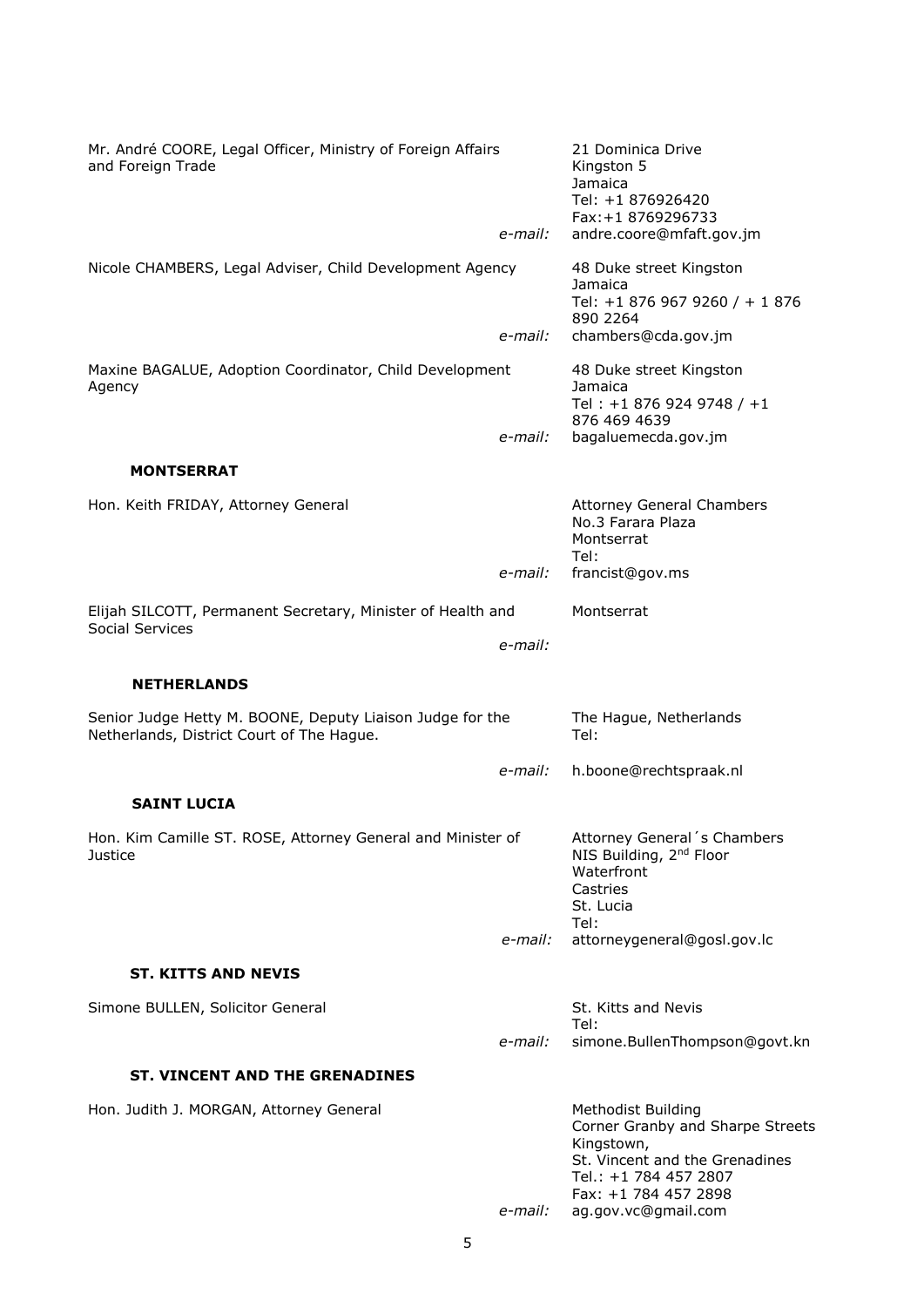### **SURINAME**

| H.E. Dr. Jennifer VAN DIJK SILOS, Minister of Justice and<br>Police                                        |         | Ministry of Justice and Police<br>Hank ArrnStraat No1<br>Paramaribo, Suriname<br>Tel: 42719#2143           |  |
|------------------------------------------------------------------------------------------------------------|---------|------------------------------------------------------------------------------------------------------------|--|
|                                                                                                            | e-mail: | Jennifer.vandijk-silos@juspol.sr                                                                           |  |
| Ms. Marie METTENDAF, Member, Court of Justice, Suriname,<br>Judge of International Hague Network of Judges |         | Ministry of Justice and Police<br>Hank ArrnStraat No1<br>Paramaribo, Suriname<br>Tel:                      |  |
|                                                                                                            | e-mail: | mmettendaf@gmail.com                                                                                       |  |
| Hon. Justice D. SEWRATAN, Member of the Court of<br>Suriname                                               |         | Tel:                                                                                                       |  |
|                                                                                                            | e-mail: | dsewratan@gmail.com                                                                                        |  |
| Astrid KANDHAI -GETROUL. LLM, Sub-head of the Bureau<br>for Family Rights and Affairs                      | e-mail: | Hench Arrn Straat No1<br>Paramaribo, Suriname<br>Tel: 427197# 2161<br>Astmari.22@gmail.com                 |  |
| Bernadette SABAJO-CEDERBOOM MSC, Acting Head<br><b>International Relations</b>                             |         | Hench Arronstract $#1$<br>Paramaribo, Suriname<br>Tel:                                                     |  |
|                                                                                                            | e-mail: | 1bjuspoleoutlook.com;<br>betty.sabajoeiso.juspol.sr                                                        |  |
| Judy KOORNDIJH, 1 <sup>st</sup> Secertary, Embassy of the Republic of<br>Suriname in Guyana                |         | 54 New Garden & Anira Street<br>Queenstown, Georgetown<br>Guyana                                           |  |
|                                                                                                            | e-mail: | Tel: +226 7044 225 2046<br>judy.koorndijheforeignaffairs.gov sr;<br>judihh2013@gmail.com                   |  |
| Mureye WINTER, LLM Public Prosecutor, Juvenile Cases, Ministry<br>of Justice and Police                    |         | Livnesgracht# 90-92<br>Suriname<br>Tel: 427197#4021                                                        |  |
|                                                                                                            | e-mail: | mureye.winter@openbaarministerie.<br>gov.sr                                                                |  |
| <b>TRINIDAD AND TOBAGO</b>                                                                                 |         |                                                                                                            |  |
| Senator the Honourable Mr. Faris Al-Rawi, Attorney General                                                 |         | Ministry of the Attorney General<br>Cabildo Chambers<br>23-27 St. Vincent Street<br>Port-of-Spain,<br>Tel: |  |
|                                                                                                            | e-mail: | falrawi@ag.gov.tt                                                                                          |  |
| Hon. Madame Justice Allyson RAMKERRYSINGH, Family Court of<br>Trinidad y Tobago                            |         | Family Court of Trinidad y Tobago<br>Port of Spain<br>Trinidad y Tobago<br>Tel:                            |  |
|                                                                                                            | e-mail: | aramkerrysingh@ttlawcourts.org                                                                             |  |
| Joseph TAM, Member of the Judiciary                                                                        |         | Tel:                                                                                                       |  |
|                                                                                                            | e-mail: |                                                                                                            |  |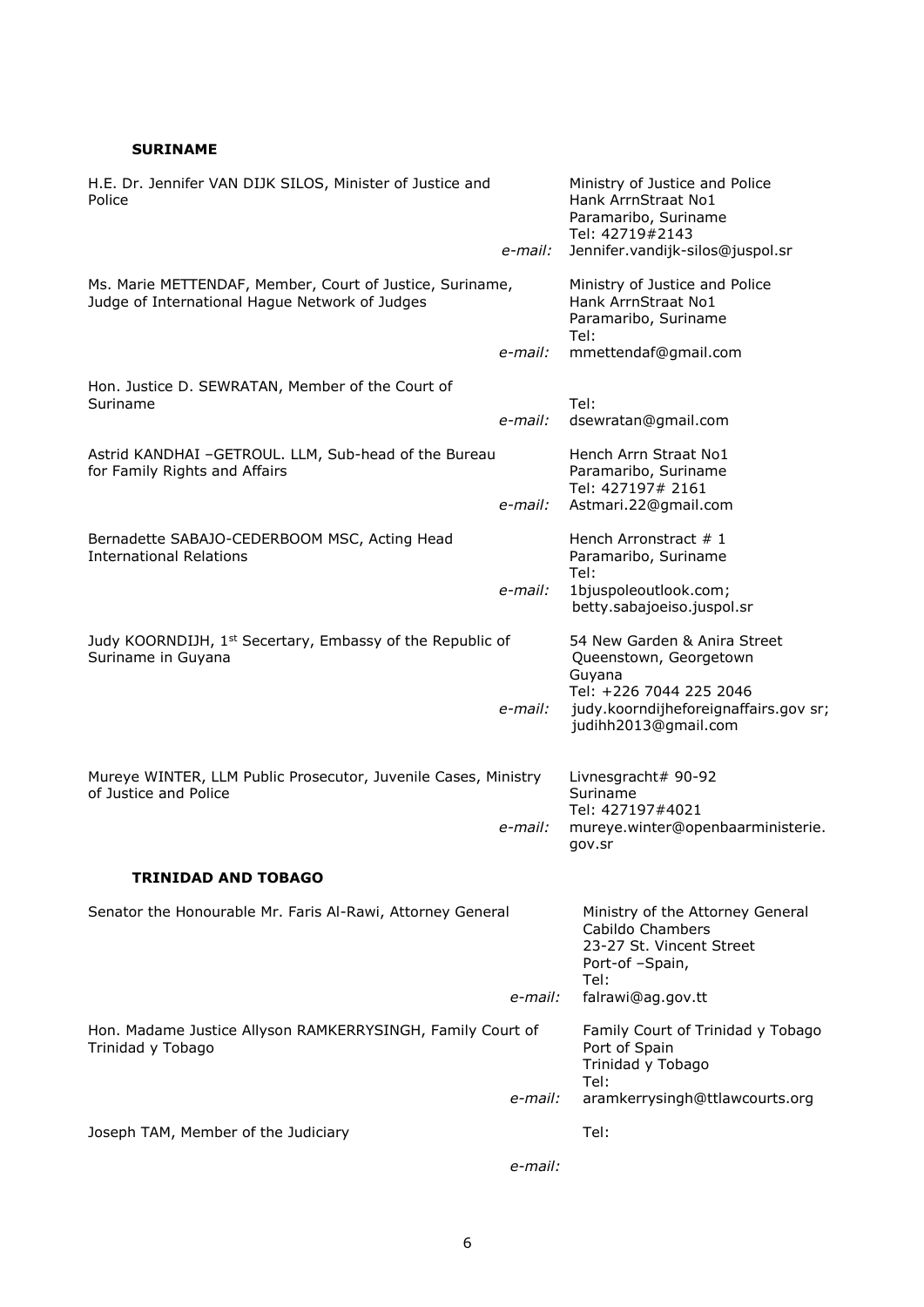| Ravita BABWAH, Head Legal Civil Child Abduction Authority                                                                                                                                                 |         | Tel:                                                                                                                          |  |
|-----------------------------------------------------------------------------------------------------------------------------------------------------------------------------------------------------------|---------|-------------------------------------------------------------------------------------------------------------------------------|--|
|                                                                                                                                                                                                           | e-mail: |                                                                                                                               |  |
| <b>TURKS AND CAICOS ISLANDS</b>                                                                                                                                                                           |         |                                                                                                                               |  |
| Margaret RAMSAY-HALE, Chief Justice, Supreme Court                                                                                                                                                        | e-mail: | Tel:<br>chiefjustice@gov.tc                                                                                                   |  |
| UNITED KINGDOM                                                                                                                                                                                            |         |                                                                                                                               |  |
| Mathew THORPE, former Lord Justice of Appeal and Head of<br>International Family Justice 2005-2013. Independent Expert<br>and Consultant 2013                                                             |         | Tel:                                                                                                                          |  |
|                                                                                                                                                                                                           | e-mail: | thorpe@1hc.com                                                                                                                |  |
| UNITED STATES OF AMERICA                                                                                                                                                                                  |         |                                                                                                                               |  |
| Cathy Hollenberg SERRETTE, Judge, 7th Judicial Circuit                                                                                                                                                    | e-mail: | Circuit Court for Prince George's<br>County, M1428<br>Upper Marlboro, Md. 20772<br>Tel: +301 952-3132<br>chserrette@gmail.com |  |
| Steven ANDERSON, Branch Chief, Office of Children's Issues,<br>Overseas Citizens' Services, Bureau of Consular Affairs, U.S.<br>Department of State<br>e-mail:                                            |         | United States of America<br>Tel:                                                                                              |  |
|                                                                                                                                                                                                           |         | AndersonSW@state.gov                                                                                                          |  |
| Mrs. Valerie BARLOW, Accrediting Entity Liaison & Adoption<br>Country Officer, Office of Children's Issues Overseas Citizens'<br>Services, Bureau of Consular Affairs, U.S. Department of<br><b>State</b> |         | United States of America<br>Tel: +1 202-485-6347                                                                              |  |
|                                                                                                                                                                                                           | e-mail: | BarlowVL@state.gov                                                                                                            |  |
| Daniel KLIMOW, Attorney Adviser, Office of Legal Affairs,<br>Overseas Citizens Services, Bureau of Consular Affairs, U.S.<br>Department of State                                                          |         | United States of America<br>Tel:                                                                                              |  |
|                                                                                                                                                                                                           | e-mail: | KlimowDA1@state.gov                                                                                                           |  |

# *Representatives for Intergovernmental Organisations (IGOs)*

# **CARIBBEAN COURT OF JUSTICE**

| Hon. Sir Charles Dennis BYRON, President Caribbean Court<br>of Justice | e-mail: | Caribbean Court of Justice<br>134 Henry Street<br>PO Box 1768, Port of Spain,<br>Trinidad y Tobago<br>Tel:<br>president@ccj.org |
|------------------------------------------------------------------------|---------|---------------------------------------------------------------------------------------------------------------------------------|
| Hon. Winston ANDERSON, Caribbean Court of Justice                      | e-mail: | Caribbean Court of Justice<br>134 Henry Street<br>PO Box 1768, Port of Spain,<br>Trinidad y Tobago<br>Tel:<br>wanderson@ccj.org |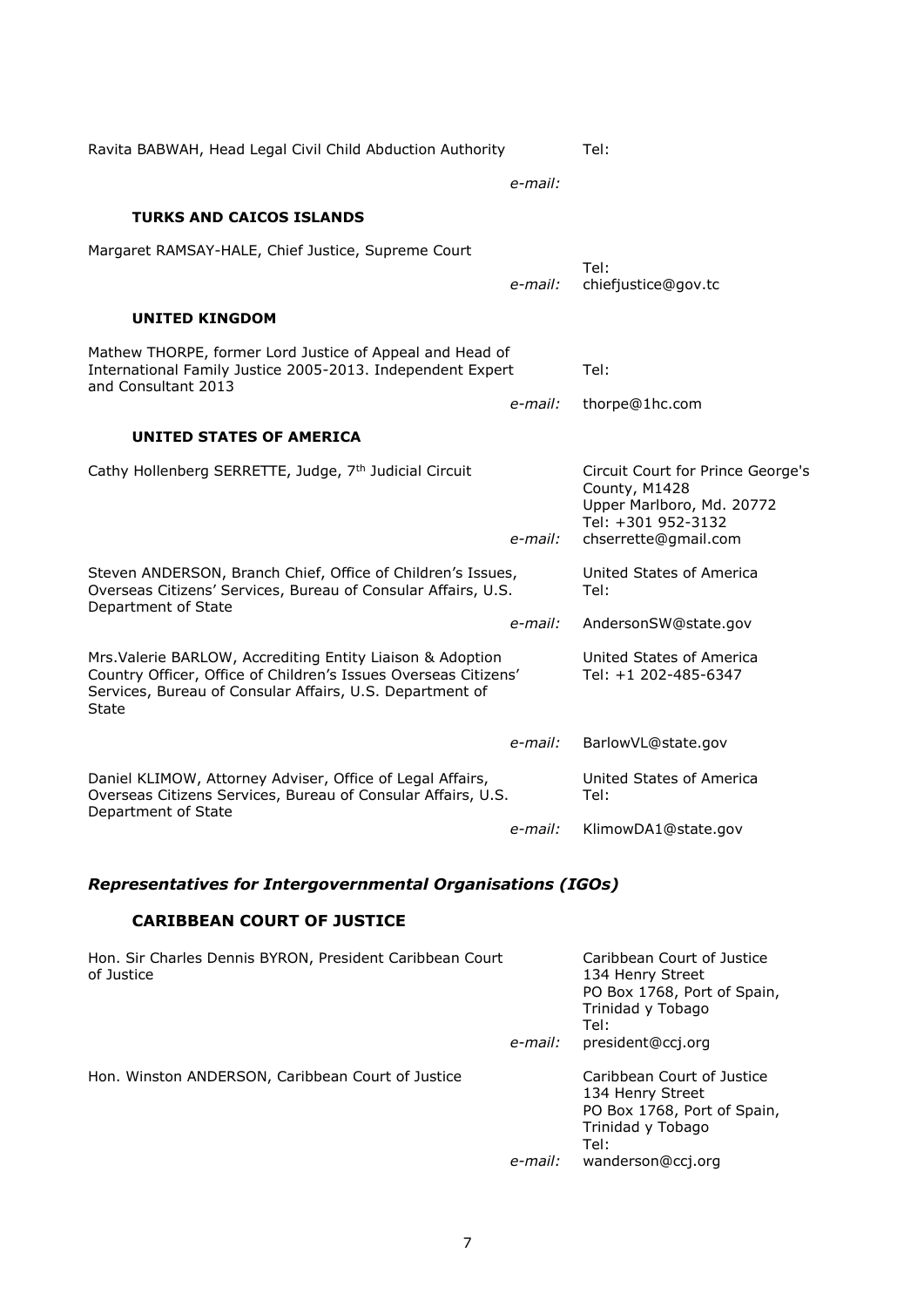# **CARIBBEAN COMMUNITY (CARICOM)**

| Ambassador Manorma SOEKNANDAN, Deputy Secretary-<br>General                                                 |         | Turkeyen, Greater Georgetown,<br>Guyana<br>Tel: +592 222-0001/75                                                           |
|-------------------------------------------------------------------------------------------------------------|---------|----------------------------------------------------------------------------------------------------------------------------|
|                                                                                                             | e-mail: |                                                                                                                            |
| Ms. Safiya ALI, General Counsel CARICOM Secretariat                                                         |         | Turkeyen, Greater Georgetown,<br>Guyana<br>Tel: +592 222-0001/75 ext. 2531<br>+592 222-0119 (Direct)<br>Fax: +592 222-0174 |
|                                                                                                             | e-mail: | safiya.ali@caricom.org                                                                                                     |
| Ms. Sandra BART, Legal Officer                                                                              |         | Tel: + 222-0001-75(2417)                                                                                                   |
|                                                                                                             | e-mail: | Sandra.bart@caricom.org                                                                                                    |
| Rommel St. HIL, Legal Officer                                                                               |         |                                                                                                                            |
|                                                                                                             | e-mail: |                                                                                                                            |
| Francis O'NEIL, Legal Officer                                                                               |         |                                                                                                                            |
|                                                                                                             | e-mail: |                                                                                                                            |
| George KIRNON, Asistant General Counsel                                                                     |         |                                                                                                                            |
|                                                                                                             | e-mail: |                                                                                                                            |
| <b>COMMONWEALTH SECRETARIAT</b>                                                                             |         |                                                                                                                            |
| Hon. Justice Abdullahi ZURU, Commonwealth Secretariat                                                       |         | Guyana<br>Tel:                                                                                                             |
| <b>EASTERN CARIBBEAN SUPREME COURT</b>                                                                      | e-mail: | zurus88@hotmail.com                                                                                                        |
| Hon. Justice Lorraine WILLIAMS, Eastern Caribbean<br>Supreme Court                                          |         | Heraldine Rock Building, Waterfront<br>Castries, St. Lucia<br>Tel:                                                         |
|                                                                                                             | e-mail: | Ibwilliams58@gmail.com                                                                                                     |
| Hon. Justice Gertel THOM, Eastern Caribbean Supreme Court                                                   |         | Heraldine Rock Building, Waterfront<br>Castries, St. Lucia<br>Tel: +1 758 457 3600 /<br>+1 758 724 7553                    |
|                                                                                                             | e-mail: | guthom@eccourt.org                                                                                                         |
| JOINT COURT OF JUSTICE OF ARUBA, CURAÇAO,<br>SINT MAARTEN AND OF BONAIRE, SINT EUSTATIUS<br><b>AND SABA</b> |         |                                                                                                                            |

See ARUBA and CURAÇAO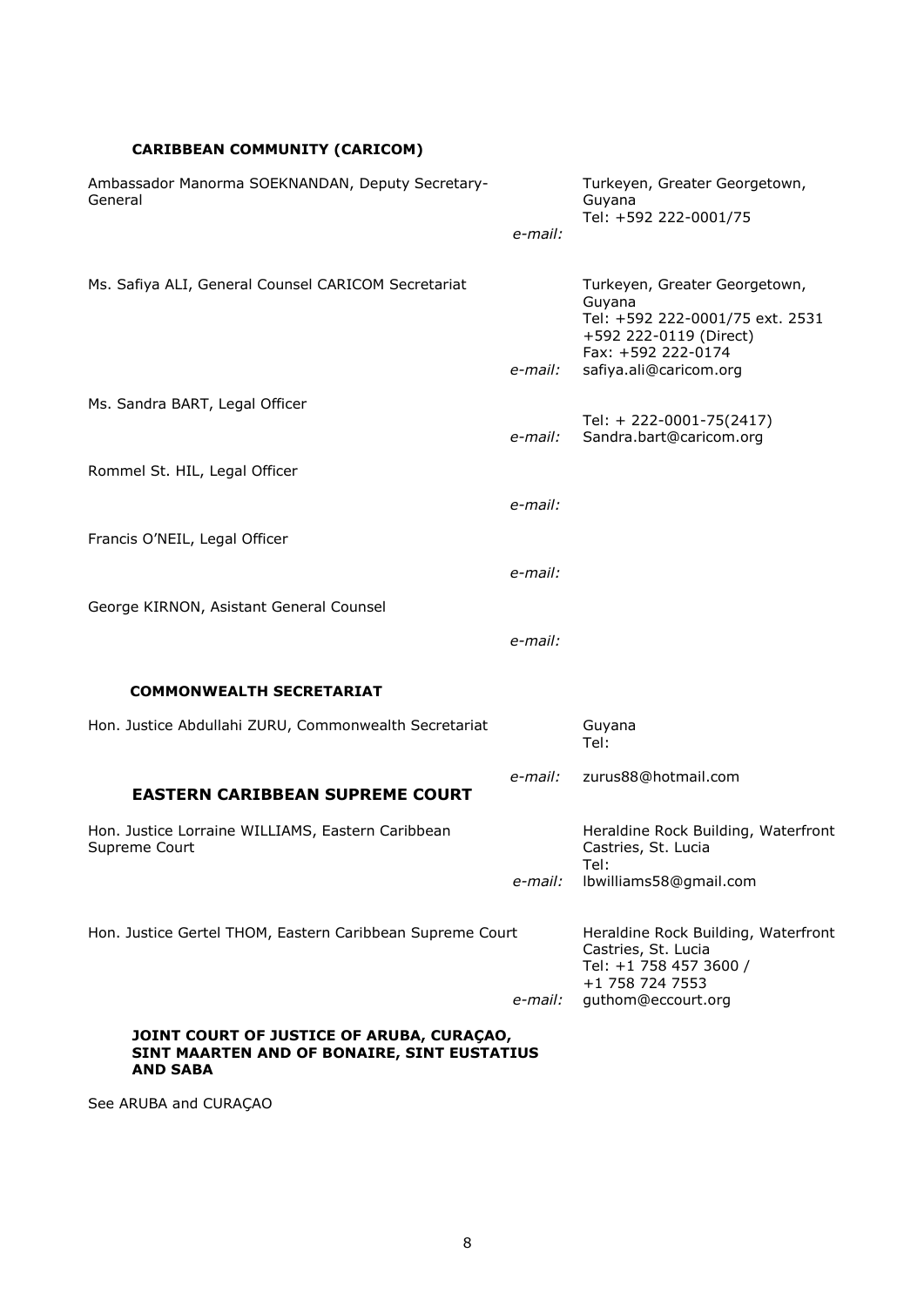# *Representatives for non-governmental organisations (NGOs) and private sector*

| Ms. Sadie AMIN, President Guyana Association of Women<br>Lawyers              | e-mail: | Guyana<br>Tel. + 592 2258102<br>gawl.inc@gmail.com                                                                |
|-------------------------------------------------------------------------------|---------|-------------------------------------------------------------------------------------------------------------------|
| Ms Denna PANDAY, President Berbice Bar Association                            | e-mail: | Guyana<br>Tel:<br>dpanday@yahoo.com                                                                               |
| Professor Theophilus FERGUSON. University of Guyana                           | e-mail: | Guyana<br>Tel:<br>rodfercfi@gmail.com                                                                             |
| Ms. Emily DODSON, Attorney-at-Law & Mediator                                  | e-mail: | Lot 257 Thomas Street<br>South Cummingsburg<br>Georgetown<br>Guyana<br>Tel: +592 2181169<br>emilydodson@yahoo.com |
| Mr. Norman MCLEAN, Chairman, Private Sector Commission                        | e-mail: | ng_mclean2000@yahoo.com                                                                                           |
| Ms. Ramona Rodlhum Vice-President of the Guyana Women<br>Lawyer's Association |         | Tel: + 225 6498                                                                                                   |
|                                                                               | e-mail: | ramonarodhum@hotmail.com                                                                                          |
| Excellence T. DAZZELL, Seceretary Guyana Bar Association                      |         | e-mail: edazell@yahoo.com                                                                                         |
| Ms Kean TROTMAB, Secretary, Guyana Association of Women<br>Lawyers            | e-mail: | Tel: + 592 692 -8466<br>ktotman 121@gmail.com                                                                     |
| Teni HOUSTY, Attorney-at Law                                                  |         | Tel: +592 226-0891                                                                                                |
| Faye BARKER-MEREDITH, Attorney-at Law                                         | e-mail: | thousty@fhylw.gy.com                                                                                              |
|                                                                               | e-mail: | Tel: +592 225 1094<br>fbarker@kytesmallbarker.com                                                                 |
| Sharon SMALL, Attorney- at- Law                                               | e-mail: | Tel:<br>ssmall@kytesmallbarker.com                                                                                |
| Child Link Guyana                                                             |         |                                                                                                                   |
|                                                                               | e-mail: |                                                                                                                   |
| Ministry of Social Protection- Adoption Board                                 | e-mail: |                                                                                                                   |
| Rights of the Child Commission                                                | e-mail: |                                                                                                                   |
| Guyana Responsible Parenthood Association                                     | e-mail: |                                                                                                                   |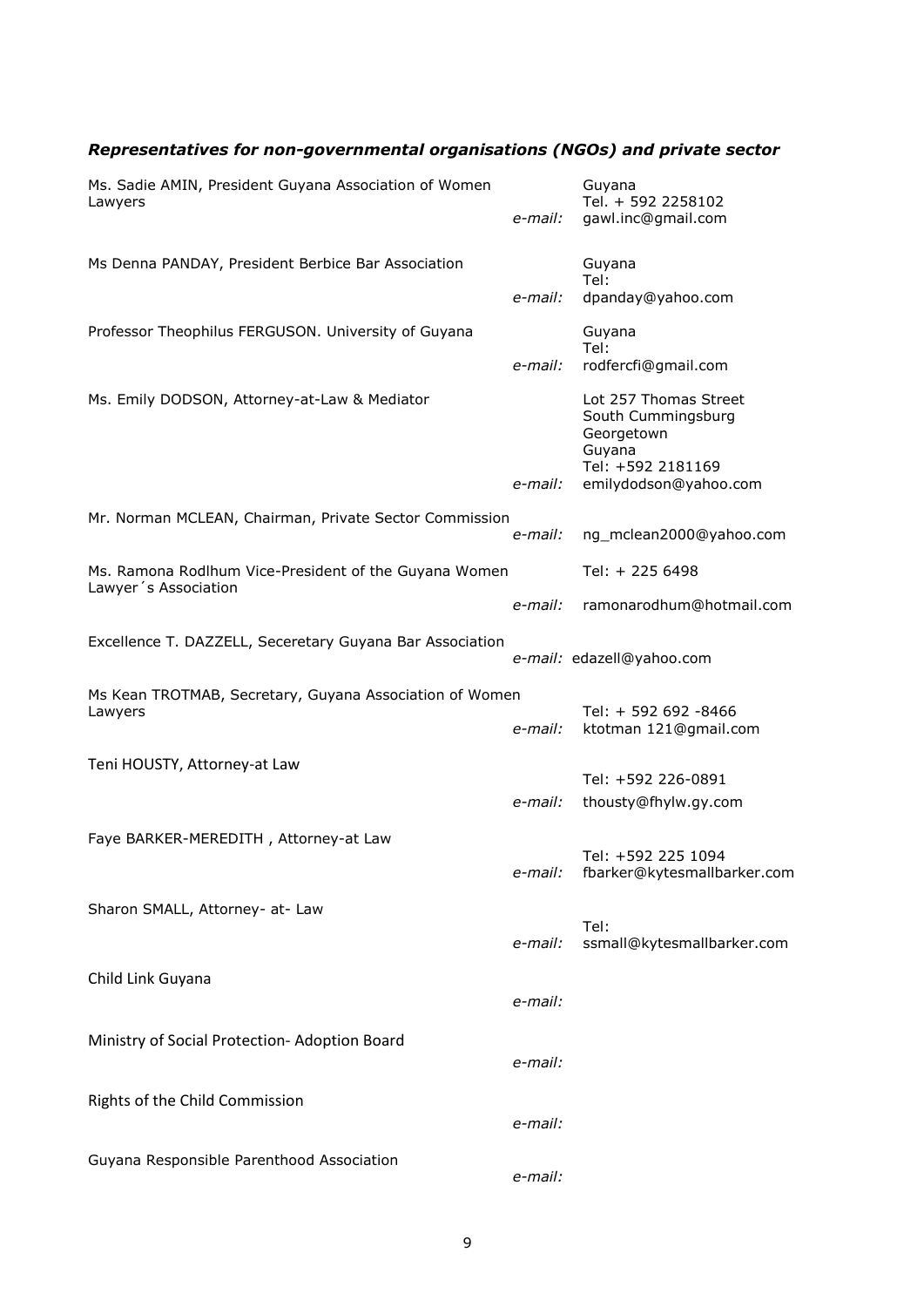| Georgetown Chamber of Commerce and Industry |         |
|---------------------------------------------|---------|
|                                             | e-mail: |
| GO-Invest                                   |         |
|                                             | e-mail: |
| <b>Small Business Bureau</b>                |         |
|                                             | e-mail: |
| <b>Red Thread</b>                           |         |
|                                             | e-mail: |
|                                             |         |
| <b>USAID</b>                                | e-mail: |
|                                             |         |
| <b>SKYE</b>                                 | e-mail: |
|                                             |         |
| <b>UNFPA</b>                                |         |

*e-mail:*

### **OFFICE OF THE ATTORNEY GENERAL OF GUYANA**

| Hon. Basil Williams, Minister of Legal Affairs and Attorney General | Ministry of Legal Affairs<br>95 Carmichael Street<br>N/Cburg |
|---------------------------------------------------------------------|--------------------------------------------------------------|
|                                                                     |                                                              |
|                                                                     | Georgetown                                                   |
|                                                                     | Guvana                                                       |
|                                                                     | Tel: +592 225-3663                                           |
|                                                                     | Fax:                                                         |
| e-mail:                                                             | agmla@legalaffairs.gov.gy                                    |
|                                                                     |                                                              |

| M. Melissa TUCKER, Permanent Secretary at the Guyana's Attorney<br>General's Office | Ministry of Legal Affairs<br>95 Carmichael Street<br>N/Cburg |
|-------------------------------------------------------------------------------------|--------------------------------------------------------------|
|                                                                                     | Georgetown                                                   |
|                                                                                     | Guvana                                                       |
|                                                                                     | Tel: +592 225-3663                                           |
|                                                                                     | Fax:                                                         |
| e-mail:                                                                             | ps@legalaffairs.gov.gy                                       |
|                                                                                     |                                                              |
|                                                                                     |                                                              |

### **UNICEF**

| Marianne FLACH, Representative Guyana and Suriname        |                                           |  |
|-----------------------------------------------------------|-------------------------------------------|--|
|                                                           | Tel:<br>Fax:<br>e-mail: mflach@unicef.org |  |
| Patricia HITTENS, Child Protection Officer, Unicef Guyana | Guyana<br>Tel:<br>Fax:                    |  |

 *e-mail:* pgittens@unicef.org